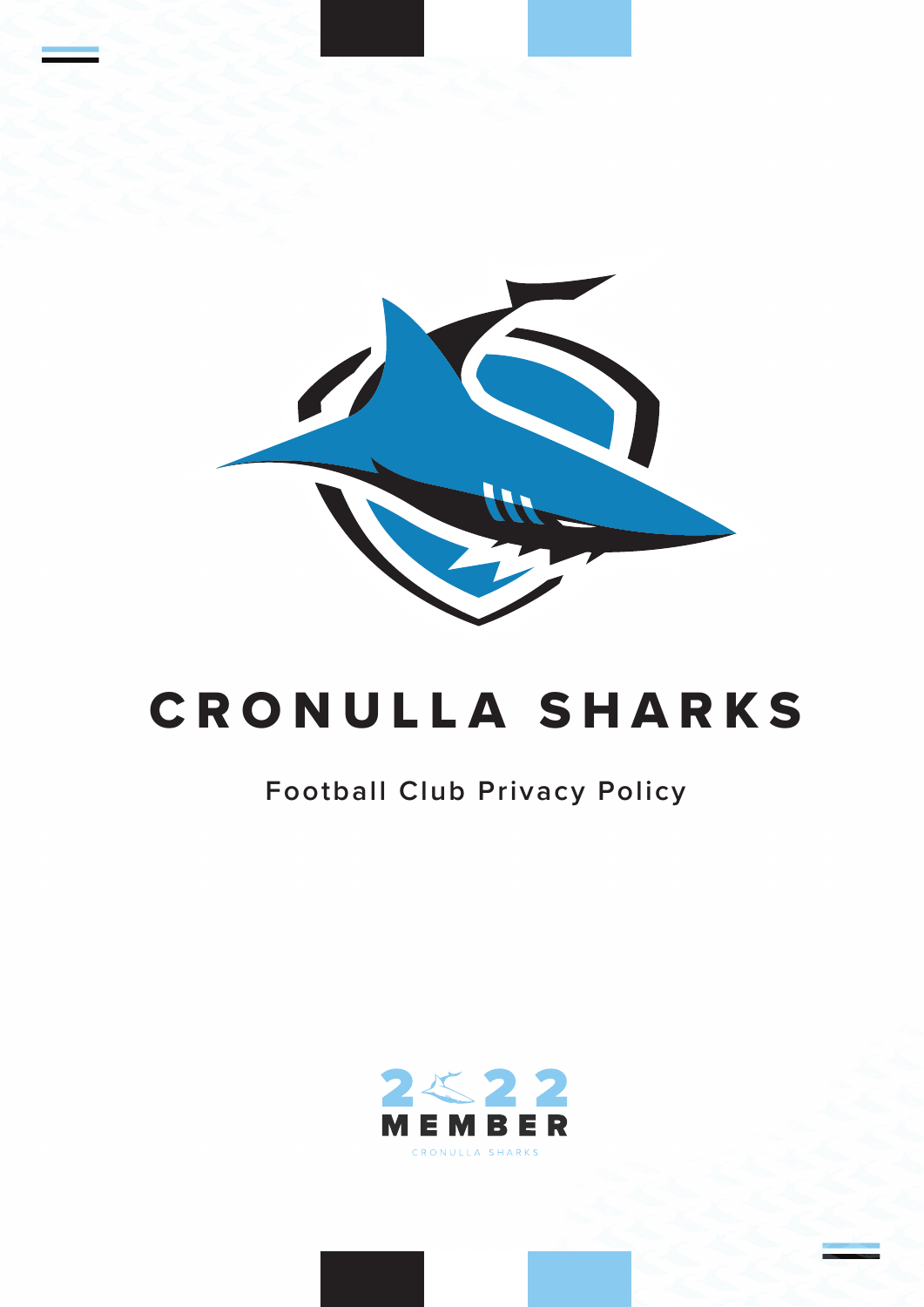## PRIVACY POLICY

#### 1. **Introduction**

In this privacy policy "we", "us", "our" and "Cronulla - Sutherland District Rugby League Football Club and Cronulla – Sutherland Leagues Club" means the Cronulla Sharks its associates, related entities and subsidiaries. Please read this Privacy Policy carefully as it describes how we collect, use and handle your Personal Information.

Capitalised terms in this Privacy Policy have the meaning given to such terms in the National Rugby League's (NRL) Privacy Policy located at https://www.nrl.com/privacy-policy.

The Cronulla Sharks recognises the importance of your privacy and your right to control your Personal Information and is committed to complying with applicable privacy laws (including the Privacy Act and GDPR). We will only request Personal Information that is reasonably necessary for us to perform our functions and activities as a Club. Please be aware, you are under no obligation to provide us with your Personal Information, but if you choose not to provide your Personal Information, you may not be able to take advantage of one or more of the features we offer. On request and wherever it is lawful and practicable, we will offer you the opportunity of not identifying yourself, or of using a pseudonym, when entering transactions, or otherwise dealing with, the Cronulla Sharks.

#### 2. **How We Share Your Information As Part of the Rugby League Exchange?**

The Cronulla Sharks is always seeking to better understand our player and fan preferences including by analysing your Personal Information to understand trends and interests. The Cronulla Sharks has, in conjunction with the NRL, other clubs, Queensland Rugby League (QRL), New South Wales Rugby League (NSWRL), Country League of NSW and selected third parties, established a data storage architecture and data sharing platform for processing Personal Information with this aim (Rugby League Exchange).

The NRL will be responsible for the maintenance and administration of the Rugby League Exchange. The Cronulla Sharks will share your Personal Information with the NRL as part of the Rugby League Exchange in order to facilitate analysis of fan behaviour and preferences to improve fan support, fan offerings, provide more targeted content and products and any other purposes described in the NRL's Privacy Policy. We encourage you to read the NRL's Privacy Policy to understand how your Personal Information will be handled in relation to the Rugby League Exchange.

#### 3. **What Types of Personal Information May We Collect?**

The types of Personal Information the Conulla Sharks may collect depends on the purposes for which such information is collected but may include (without limitation):

**(a)** your name, gender, date or birth, occupation, residential address, email address, telephone number and other contact details;

**(b)** memberships, subscriptions and attendance history at Cronulla Sharks matches (whether you have used your membership to purchase tickets, or as a casual ticket purchaser);

**(c)** purchasing preferences and financial details which we collect when you buy tickets, purchase merchandise, Purchase food and beverage, attend events and/or as part of competitions and promotions; and

**(d)** browsing details and history across Cronulla Sharks platforms, including but not limited to; sharks.com.au, corporate.sharks.com.au, store.sharks.com.au, membership.sharks.com.au, sharkshaveheart.com.au and sharkies.com.au

The Cronulla Sharks will generally not collect Sensitive Information from you. However, where the Cronulla Sharks seeks to collect Sensitive Information from you, it will do so in accordance with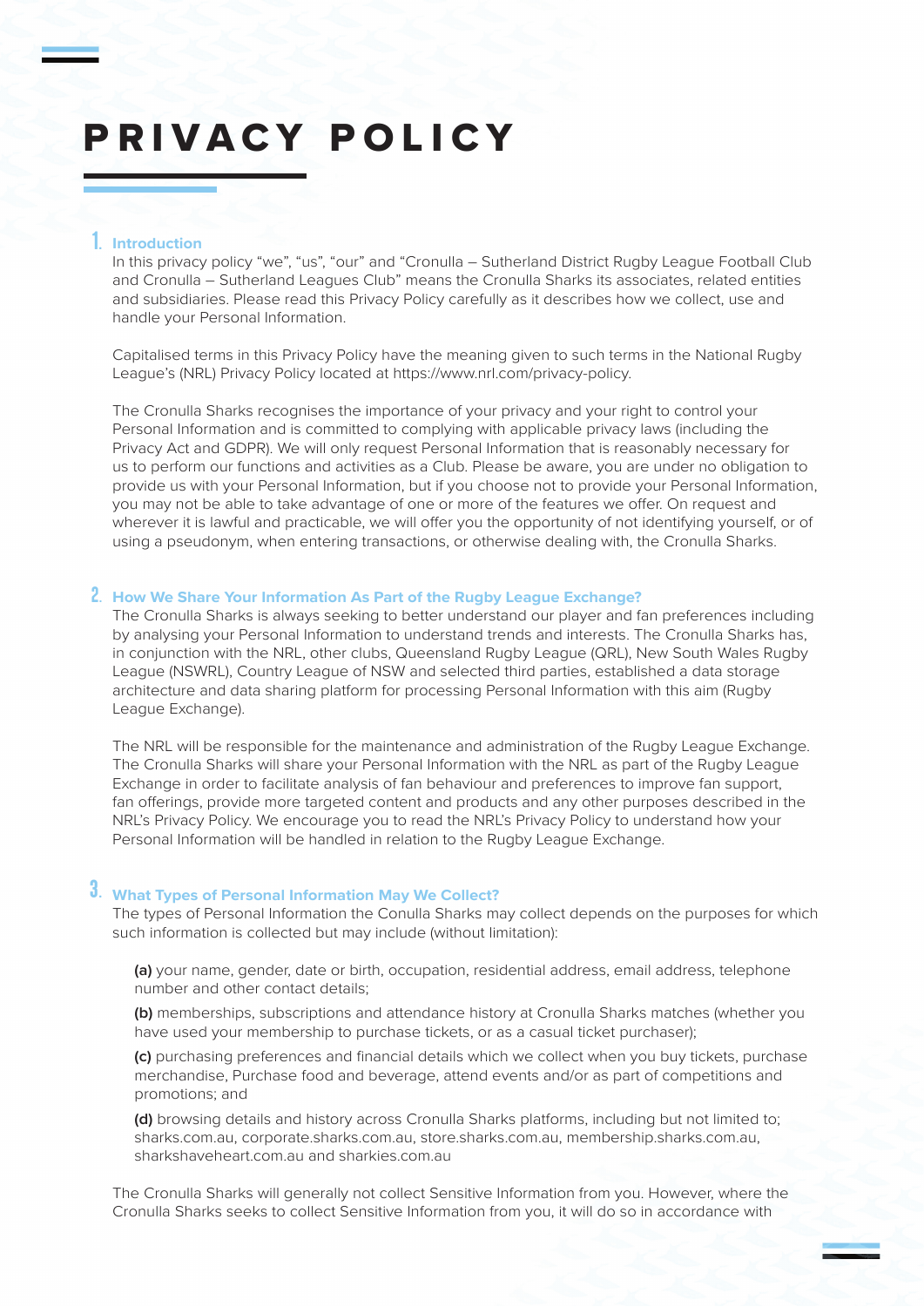applicable privacy laws, (including the Privacy Act and GDPR), for instance by obtaining your express consent for such a collection.

In addition to Personal Information, we use cookies, web beacons and other technologies on our network to collect information about your usage of our services (for instance, third party websites you visit to better understand your preferences and what types of products and services you may be interested in).

#### **How Do We Collect Your Personal Information?** 4.

Where it i reasonable and practicable to do so, the Cronulla Sharks will collect Personal Information directly from you (without limitation):

- **(a)** when you order merchandise through our online store located at store.sharks.com.au and
- **(b)** when you purchase a Cronulla Sharks membership at membership.sharks.com.au
- **(c)** when you join the Cronulla Sutherland Leagues Club

**(d)** when you browse at sharks.com.au, corporate.sharks.com.au, store.sharks.com.au and membership.sharks.com.au and sharkies.com.au

In addition to collecting Personal Information directly from you, we may also collect Personal Information from:

**(a)** the NRL, Queensland Rugby League, New South Wales Rugby League and selected third parties (for instance, Ticketek and Ticketmaster);

**(b)** other third parties, including but not limited to, Stackla, Marketo, Tealium, Google, Pascal51, eBet

#### **Why Do We Collect, Use, Hold and Disclose Your Personal Information?** 5.

The Cronulla Sharks generally only collects, uses, discloses or holds Personal Information that is reasonably necessary for the Cronulla Sharks to perform one or more functions or activities as a club including (without limitation):

**(a)** organisation, conduct and promotion of matches involving the Cronulla Sharks (for instance, providing you information about upcoming ticket offers and deals for the next home matches);

- **(b)** promotion and sale of Cronulla Sharks merchandise;
- **(c)** direct marketing of Cronulla Sharks products or services; and
- **(d)** Through Sharks Media and the promotion of Sharks Partner offers

We only use, disclose or hold your Personal Information for the primary purpose for which it was collected, a related secondary purpose, in accordance with any express consent you grant us or as otherwise lawfully required (e.g. where your Personal Information is requested by a law enforcement agency).

#### **Who Do We Disclose Your Personal Information To?** 6.

The Cronulla Sharks may provide your Personal Information to third parties as part of our functions and activities including (without limitation):

**(a)** Delivery, courier and postal organizations: we may disclose your Personal Information to delivery, courier and postal organizations in order to deliver merchandise you order or the memberships you purchase;

**(b)** The NRL, other Clubs, QRL, NSWRL, Country League of New South Wales and selected third parties (for instance, Ticketek and Ticketmaster): we may disclose your Personal Information as part of the Rugby League Exchange. The NRL and selected third parties may send you information about products and services which the NRL believes will be of interest to you. If you do not wish to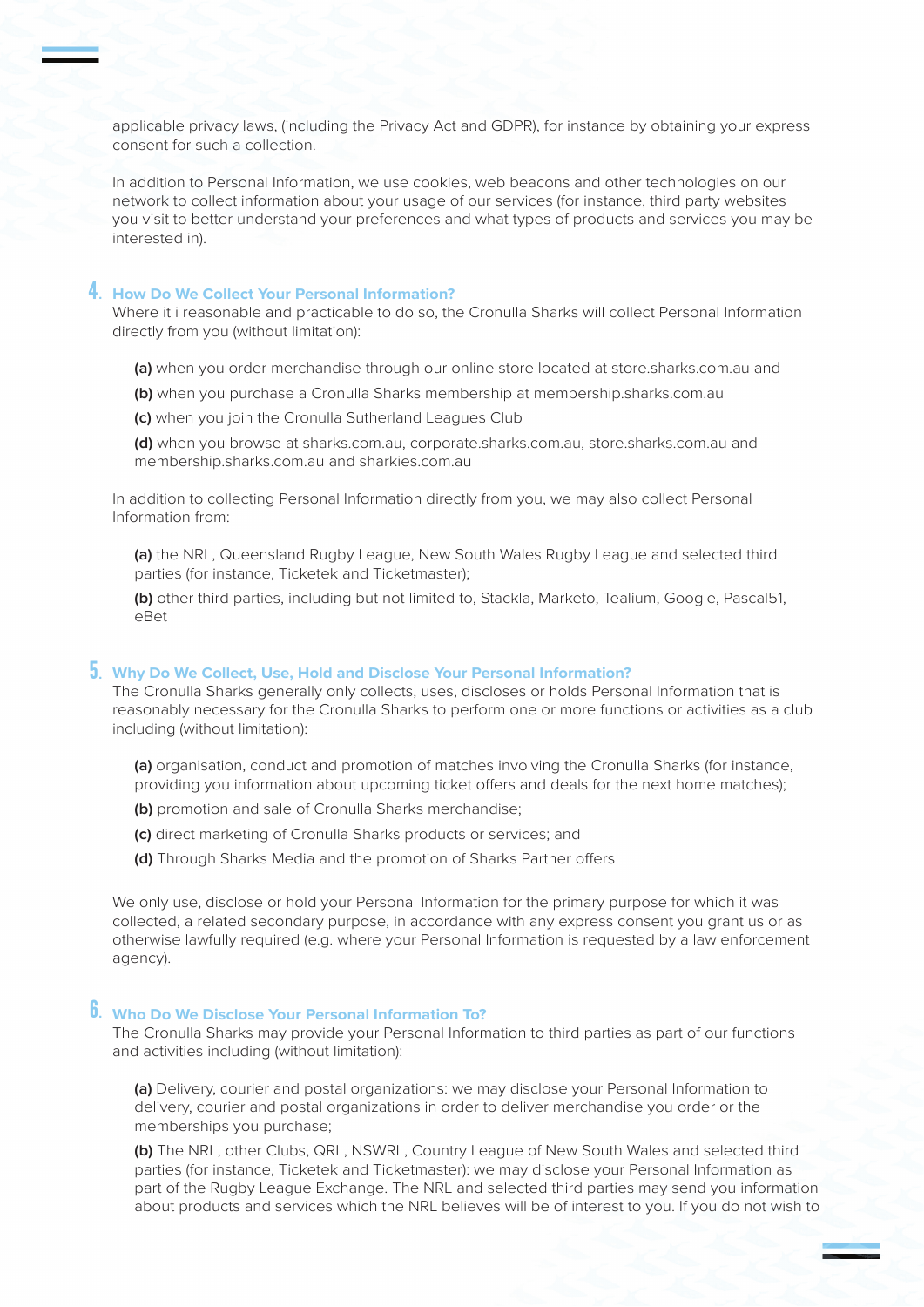receive information from the NRL, please opt out from such promotional and marketing information via your NRL account, links in emails and other communication we send to you from time to time or contact the NRL's Privacy Officer in accordance with the NRL Privacy Policy;

**(c)** Law enforcement and emergency services agencies: we may disclose your Personal Information where required or authorised to do so by law, including in emergency situations and to assist law enforcement agencies with active investigations. We will always ensure that those to whom we disclose your Personal Information have the legal right to receive it.

#### **Data Quality and Security**  7.

We understand you have entrusted us with the protection of your Personal Information. As such, we will take reasonable steps, with the assistance of the NRL, to protect your Personal Information from misuse, loss, unauthorized access, modification or disclosure. This includes engaging reputable thirdparty service providers and ensuring that we engage (where possible and practical to do so) in best practice security systems and procedures.

#### **Access to and Correction of Personal Information**  8.

You can access or correct your Personal Information through:

**(a)** your NRL Account profile (using your login credentials);

**(b)** communications preferences via links in emails and other communications we send to you from time to time; or

**(c)** contacting our Privacy Officer at the 'Inquiries Procedure' (see clause 11).

You will be responsible for ensuring your Personal Information remains accurate, complete and up to date. Please ensure that any written request for access or correction addressed to our Privacy Officer provides adequate detail that identifies what Personal Information you want access to or corrected. Where your request will incur costs, we may charge you a fee to cover those costs (for instance, reasonable staff costs in searching for, locating and retrieving the requested Personal Information). We will inform you of any such charges prior to your request being actioned.

In certain circumstances, we may refuse to provide you access to your Personal Information. Where we refuse you access, we will provide you with a written explanation as to the reasons for the rejection (for instance, we may refuse to disclose Personal Information to you where such access would have an unreasonable impact on the privacy of other individuals).

#### **Transborder Data Flows**  9.

- 9.1. Subject to clauses 9.2 and 9.3, the Cronulla Sharks will not transfer your Personal Information to an overseas recipient unless it has first taken steps reasonable in the circumstances to ensure that the Personal Information that it transfers will not be held, used or disclosed by the recipient of the information inconsistently with, or otherwise in breach of, applicable privacy laws (including the Privacy Act and GDPR). For example, the Cronulla Sharks may adopt appropriate contractual clauses with overseas recipients that ensure their compliance with applicable privacy laws (including the Privacy Act and GDPR.
- 9.2. We may disclose your Personal Information to overseas recipients for things such as processing membership and hosting services, most likely in China, the United States and New Zealand, although countries where such recipients are located may vary.
- 9.3. The Cronulla Sharks may transfer Personal Information about you to someone who is in a foreign country if:

**(a)** The Cronulla Sharks reasonably believes that the recipient is subject to a law or binding scheme that has the effect of protecting the information in a way that is, overall, substantially similar to applicable privacy laws (including the Privacy Act and GDPR) and there are mechanisms available to you to enforce that protection or scheme; and